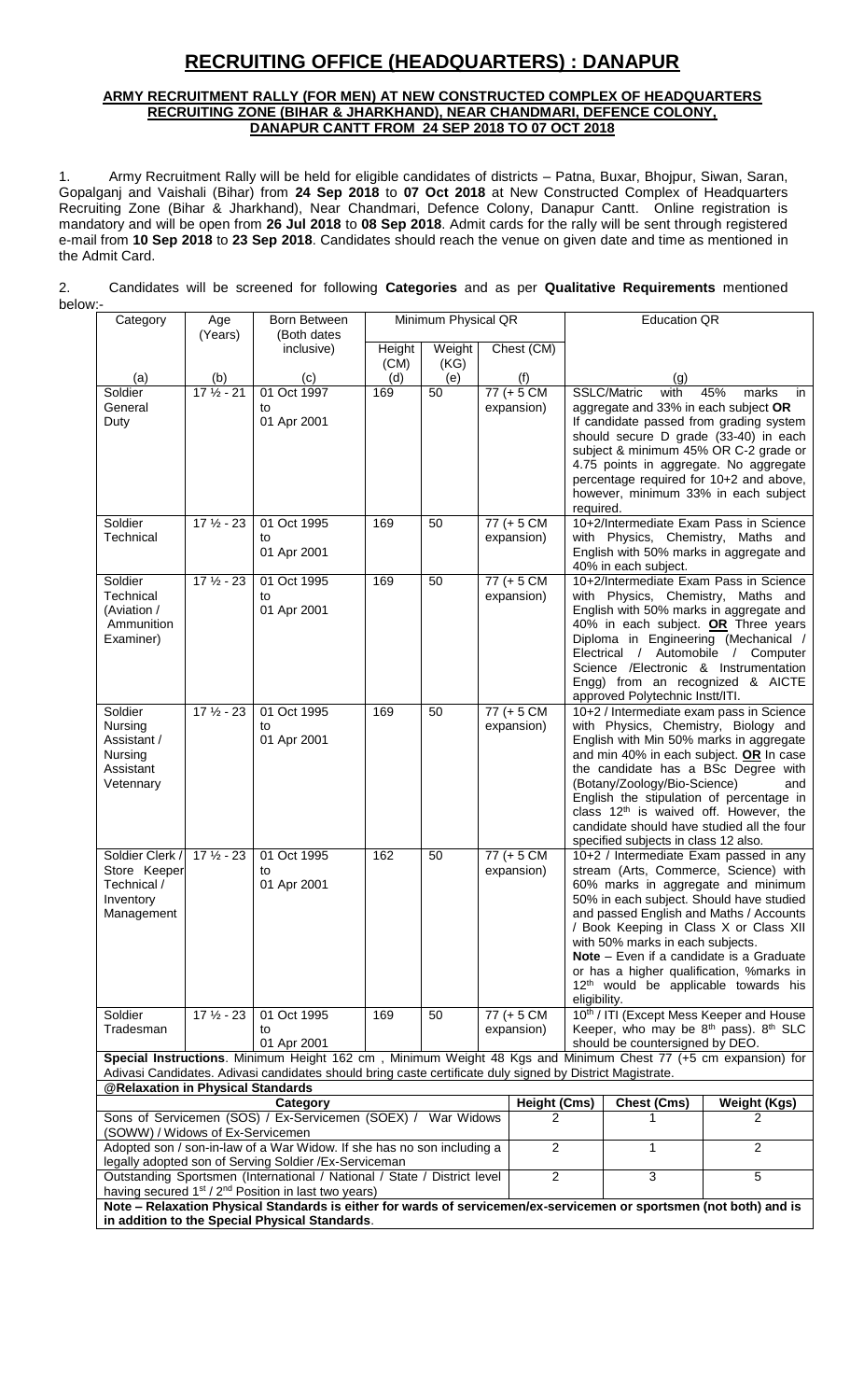#### 3. Candidates will be tested as stated below :-

| <b>Physical Fitness Test (At Rally Site)</b> | <b>Remarks</b> |    |       |                |                                   |                                   |  |
|----------------------------------------------|----------------|----|-------|----------------|-----------------------------------|-----------------------------------|--|
| 1.6 Km Run                                   |                |    | Beam  |                | Zig-Zag                           | For following cats candidate only |  |
|                                              | (Pull          |    | Ditch | <b>Balance</b> | need to qualify in PFT :-         |                                   |  |
|                                              |                |    | ups)  |                |                                   |                                   |  |
| Group I - Up till 5 Min 30 Sec<br>60         |                | 10 | 40    | Need to        | Need to                           | (a) Soldier Technical             |  |
| Group II - 5 Min 31 Sec to<br>48             |                | 9  | 33    | Qualify        | Qualify                           | (b) Soldier Technical / Aviation  |  |
| 5 Min 45 Sec                                 |                |    |       |                |                                   | <b>Ammunition Examiner)</b>       |  |
|                                              | 8              | 27 |       |                | (c) Soldier Nursing Assistant /   |                                   |  |
|                                              |                | 21 |       |                | Nursing Assistant Vetennary.      |                                   |  |
|                                              | 6              | 16 |       |                | (d) Soldier Clerk / Store Keeper  |                                   |  |
|                                              |                |    |       |                | Technical / Inventory Management. |                                   |  |

## **Physical Measurement (At Rally Site)**

Physical measurements will be carried out as per the Physical Standards listed at Para 2 above. **Medical Test**

(a) As per laid down medical standards at the Rally Site.

(b) Unfit candidates will be referred to MH / CH / BH for specialist review. Candidates referred for specialist review should present themselves to the nominated MH/CH/BH within 14 days of the referred and report back to RO (HQ) for issue of admit card for CEE in case declared FIT.

# **Written Test through Common Entrance Examination (CEE)**

(a) Will be conducted for medically fit candidates at nominated venue. Location, date and time of written test will be intimated at rally site and through Admit Cards.

(b) Admit Card for the CEE for the rally fit candidates will be issued at Rally Site itself.

(c) Admit Card for the CEE for the review fit cases will be issued after getting medically fit by concerned specialist/specialists at MH / CH / BH.

4. Candidates are required to bring following documents / certificates in original with two attested photocopies with them to the rally site :-

(a) **Admit Card**. Printed on Laser Printer on good quality paper (Do not shrink the size).

(b) **Photograph**. Twenty copies of unattested Passport size colour photographs developed on good quality photographic paper in white background not more than three months old. Computer printouts / photoshopped photographs will **NOT be** accepted.

#### (c) **Education Certificate**.

(i) Registration Card, Admit Card, Marks Sheets and Board Certificates in original of all educational qualifications achieved by candidate i.e Matric / Intermediate / Graduation etc from recognized School / College / Board / University.

Provisional / online education certificate should be certified ink signed by the head of the educational institution of concerned Board/University. SLC and CLC may be asked for and all candidates will carry the SLC & CLC.

(iii) Candidates with matric certificate from Open School should bring School Leaving Certificate countersigned by BEO/DEO.

(d) **Domicile (Nativity) Certificate**. Domicile (Nativity) Certificate with photographs issued by Anchal/Prakhand office and duly signed by Tehsildar/District Magistrate. Only Computer generated Nativity Certificate which can be verified from Govt web site will be accepted.

(e) **Caste Certificate**. Caste Certificate affixed with photographs of the candidate issued by the Tehsildar and for Adivasi issued by District Magistrate.

Religion Certificate. Religion Certificate issued by the Tehsildar/SDM. (if religion as "**SIKH/HINDU/MUSLIM/CHRISTIAN**" is not mentioned in caste certificate.

(g) **School Character Certificate**. School Character Certificate issued by the School/College Principal/Headmaster where the candidate last studied.

(h) **Character Certificate**. Character Certificate with Photograph issued by SP and Village Sarpanch/Municipal Corporation **within last six months**.

(j) **Unmarried Certificate**. Unmarried Certificate for candidates less than 21 years of age with photographs issued by Village Sarpanch/Municipal Corporation **within last six months**.

(k) **Relationship Certificate**. SOS/SOEX/SOW/SOWW Candidates are required to produce the following documents :-

Relationship certificate issued from respective Record Office only duly signed by Record Officer with Personal number, Rank, Name and particular of the Record Officer issuing the Relationship Certificate with office seal/stamp is endorsed.

A declaration to the affect as mentioned below in Affidavit on Ten Rupees Non-Judicial Stamp paper prepared by the ESM duly signed by 1<sup>st</sup> Class/Executive/Judicial Magistrate is required to be submitted by the candidate at rally site. **Format of affidavit att as per Appendix**.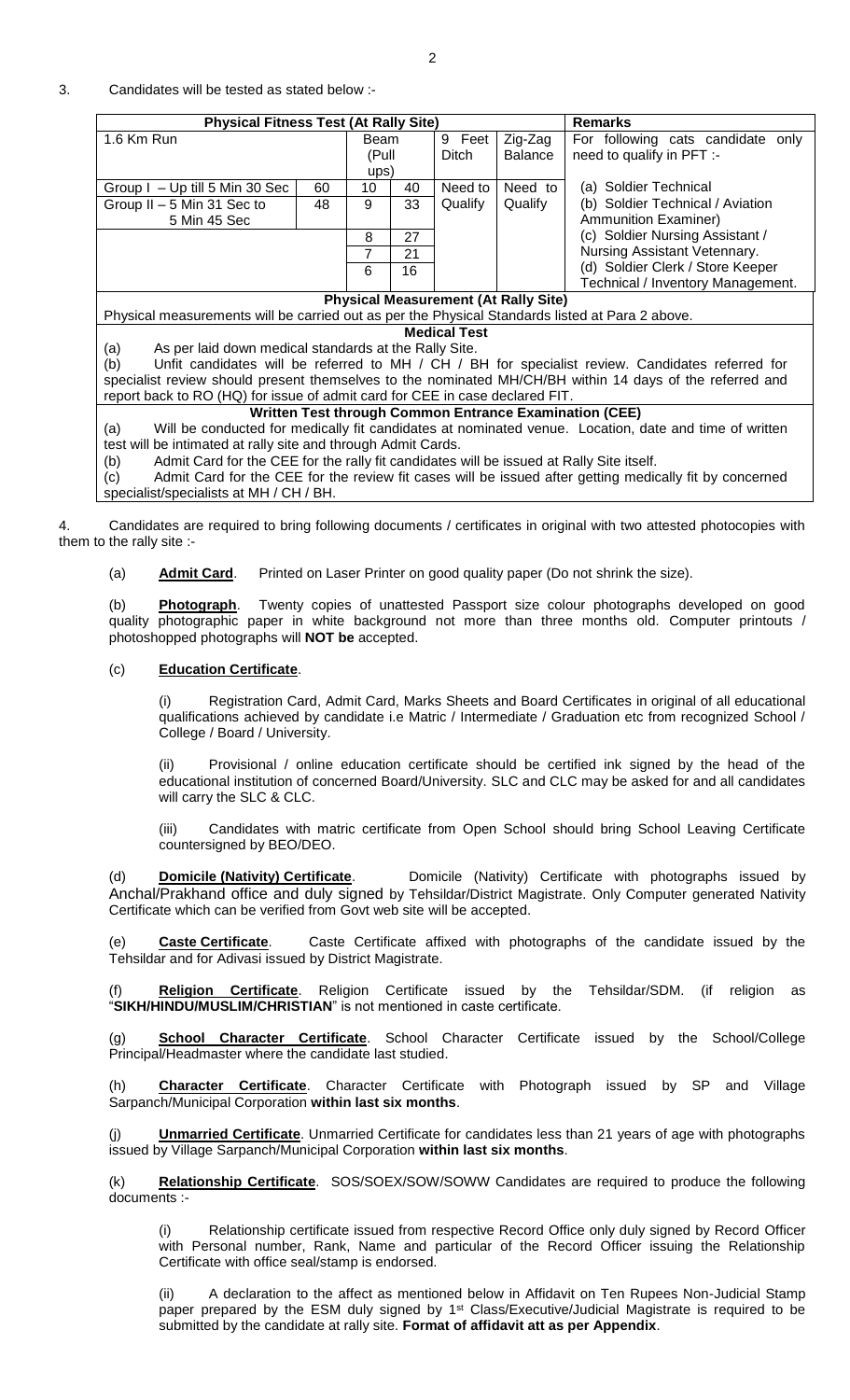(iii) Original Discharge Book of Ex-Serviceman also to be produced. Name and date of birth of the candidate must have been recorded in it.

**NCC Certificate.** NCC A/B/C certificate and Republic Day Parade certificate should have photograph of the candidate duly attested by issuing authority. **Provisional NCC A/B/C pass certificate will only be accepted if authenticated by concerned NCC Group Commanders**.

### (m) **Sports Certificate**.

(i) Sportsmen who have represented India at International level and State at National level within the last two years. For list of sports under which relaxation in physical standards is admissible, attention is invited to [www.joinindaianarmy.nic.in](http://www.joinindaianarmy.nic.in/) website.

(ii) Sportsmen who have represented District at State level and University team or regional team at District level with 1<sup>st</sup>/2<sup>nd</sup> position within last two years. Sports certificates should be with registration number and from govt recognized sports institutes bodies as under :-

- (aa) All Sr/Jr National Championship certificates Respective national Federation
- (ab) All State & Dist level certificates Respective State Sports Association
- (ac) All University level certificates Inter University Sports Board
- (ad) All School level certificates All India School Games Federation

(n) **Affidavit**. Duly signed by candidate on Rs 10/- Non-judicial Stamp Paper as per specimen duly attested by notary will be submitted by candidate.

(o) **Single Bank A/C, PAN Card & AADHAR Card**. Single Bank A/C, PAN Card & Aadhar Card are mandatory documents for final enrolment for purposed of Pay & allowances and other social benefits scheme.

#### 5. **Special Instructions**.

- (a) No **Tatkal Nativity Certificate** will be acceptable.
- (b) **Character certificate** and **Unmarried certificate** issued by **Mukhia** will not accepted.
- (c) **Caste Certificate** of **Adivasi** candidate should be signed by **District Magistrate**.
- (d) Carrying of Original Aadhar Card is mandatory for participation in the rally.

(e) **Multiple Nativity.** Candidates participating in different rallies using multiple nativity certificates will be rejected under fraudulent enrolment and will be liable for legal action in addition to rejection of candidature. (Auth. Govt of Bihar letter No RTPS/07/2015 dt 13 Aug 2015)

#### **Important Instructions**

6. **Administration**. Candidates are advised to bring sufficient eatables and drinking water with them since recruitment is a time consuming process.

7. **Candidates will be permitted entry into the rally site only on production of Admit Card in duplicate generated online through the official website [www.joinindianarmy.nic.in.](http://www.joinindianarmy.nic.in/) Anyone found with fake admit card will be handed over to Civil Police.**

Recruitment into the army is a free service. Candidates are advised not to pay bribe to anyone for recruitment as it is based purely on merit. Selection process during recruitment at all stages is computerized and transparent. Therefore, candidates are advised to be beware of touts as they cannot help them at any stage.

9. Candidate are advised to check their age & education criteria before participating in the rally. Candidates found under age/overage and not meeting education criteria will be disqualified.

10. Giving/taking bribe, production of bogus / fake certificate and indulging in unfair means is a criminal offence and liable for punishment under law.

11. Certificate with overwriting, tampering of seals or erasing/alteration of any type will not be accepted.

12. All documents submitted by the candidates are verified by government agencies before enrolment into Army. Strong legal action will be taken against individuals submitting fake documents. Even after recruitment, the service will be terminated if candidates are found to have produced fake documents or gave wrong information at the time of recruitment, despite the number of years of service individual may have rendered.

No compensation for Death / injury / loss etc during the rally and no travelling allowance /dearness allowance for journey is admissible. Candidates will participate in the rally at their own risk and the participation is totally and entirely voluntary. The signing of Indemnity Bond is a mandatory reqmt.

Use of Performance Enhancing Drugs. Use of any kind of performance enhancing drugs is strictly banned. Candidates having been found to have used the same will be debarred from further screening.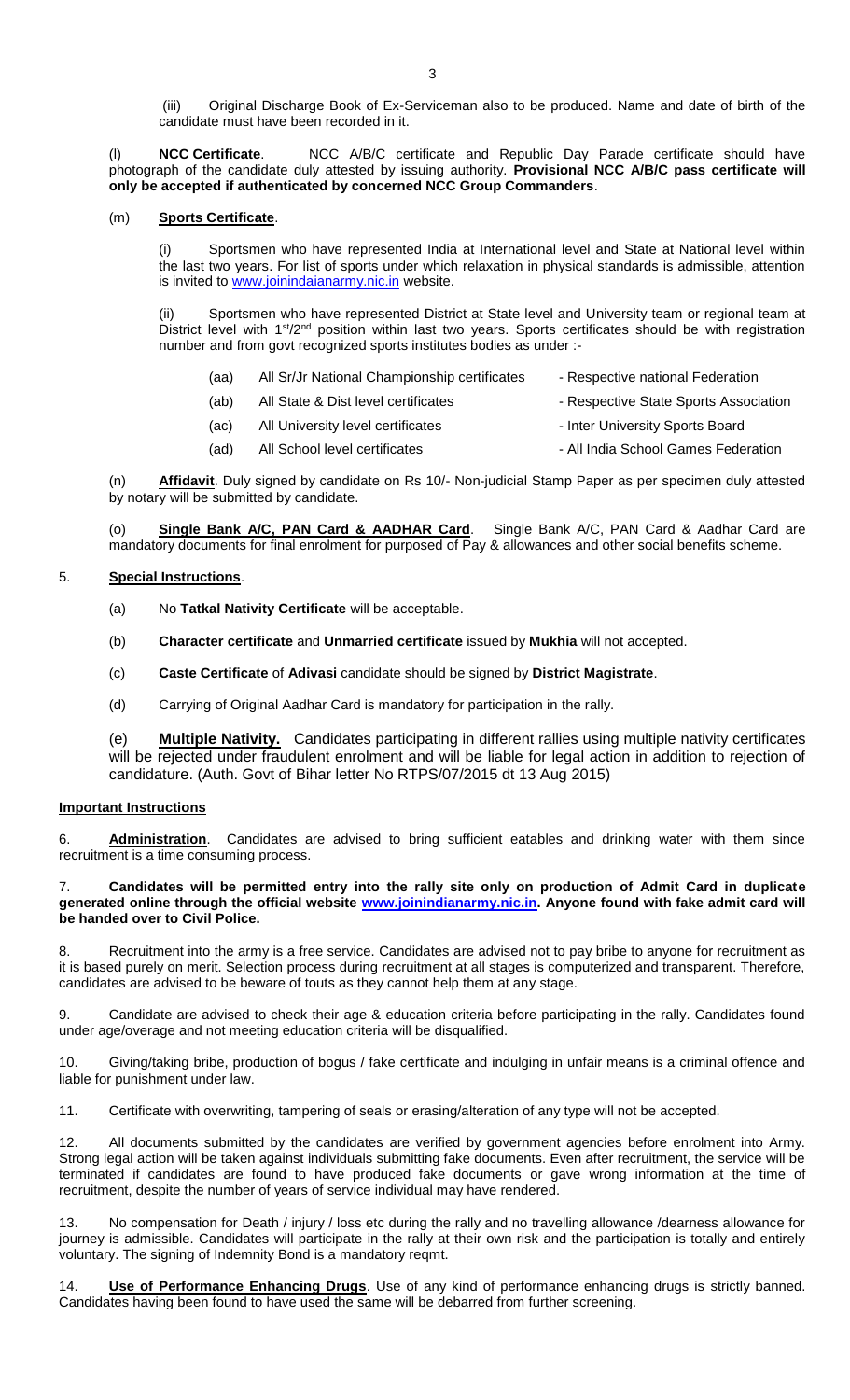#### 15. **Tattoo**. **Permanent body tattoos are only permitted on inner face of forearms i.e From Inside of elbow to the wrist and on the reverse side of palm/back (dorsal) side of hand. Permanent body tattoos on any other part of the body are not acceptable and candidates will be barred from further selection.**

16. If 180 days or more lapse between screening medical at the rally and despatch, medical will be done again and unfit candidates in this review will not be recruited.

17. Selection is provisional till Rahdari Certificate is issued and candidates are despatched for training.

18. Mobile phones are not permitted in the rally site and at the time of CEE.

19. Candidates are advised in their own interest to undergo medical exam before coming for selection especially with respect to flat foot, poor vision, deformities and physical measurements. All are advised to ensure that their ears are free of wax by getting it cleaned by a doctor prior to the rally.

20. Candidates may have to present themselves at rally site for three to four days. Candidates should make arrangements for stay under their own arrangements.

21. Negative marking would be applicable in CEE.

22. Result of written examination will be declared on the official website [www.joinindianarmy.nic.in.](http://www.joinindianarmy.nic.in/) No separate letter will be sent to the candidate. It is responsibility of candidate to check his result and report to RO (HQ) for documentation.

23. Fore more details, contact our Help Line Number 06115-220327.

**Disclaimer**.The terms and conditions, given in the notification and on the website are subject to change and should, therefore, be treated as guidelines only. In case of any ambiguity, the existing policies, rules and regulations of Indian Army / Government of India will be final. Details are also available on website [www.joinindianarmy.nic.in.](http://www.joinindianarmy.nic.in/)

Dated : Jul 2018 **July 2018** and the United States of Pushpendra Mair)

Place : Danapur Cantt Dir Rtg Dir Rtg Dir Rtg Dir Rtg Dir Rtg Dir Rtg Dir Rtg Dir Rtg Dir Rtg Dir Rtg Dir Rtg Dir Rtg Dir Rtg Dir Rtg Dir Rtg Dir Rtg Dir Rtg Dir Rtg Dir Rtg Dir Rtg Dir Rtg Dir Rtg Dir Rtg Dir Rtg Dir Rtg

Col RO (HQ) Danapur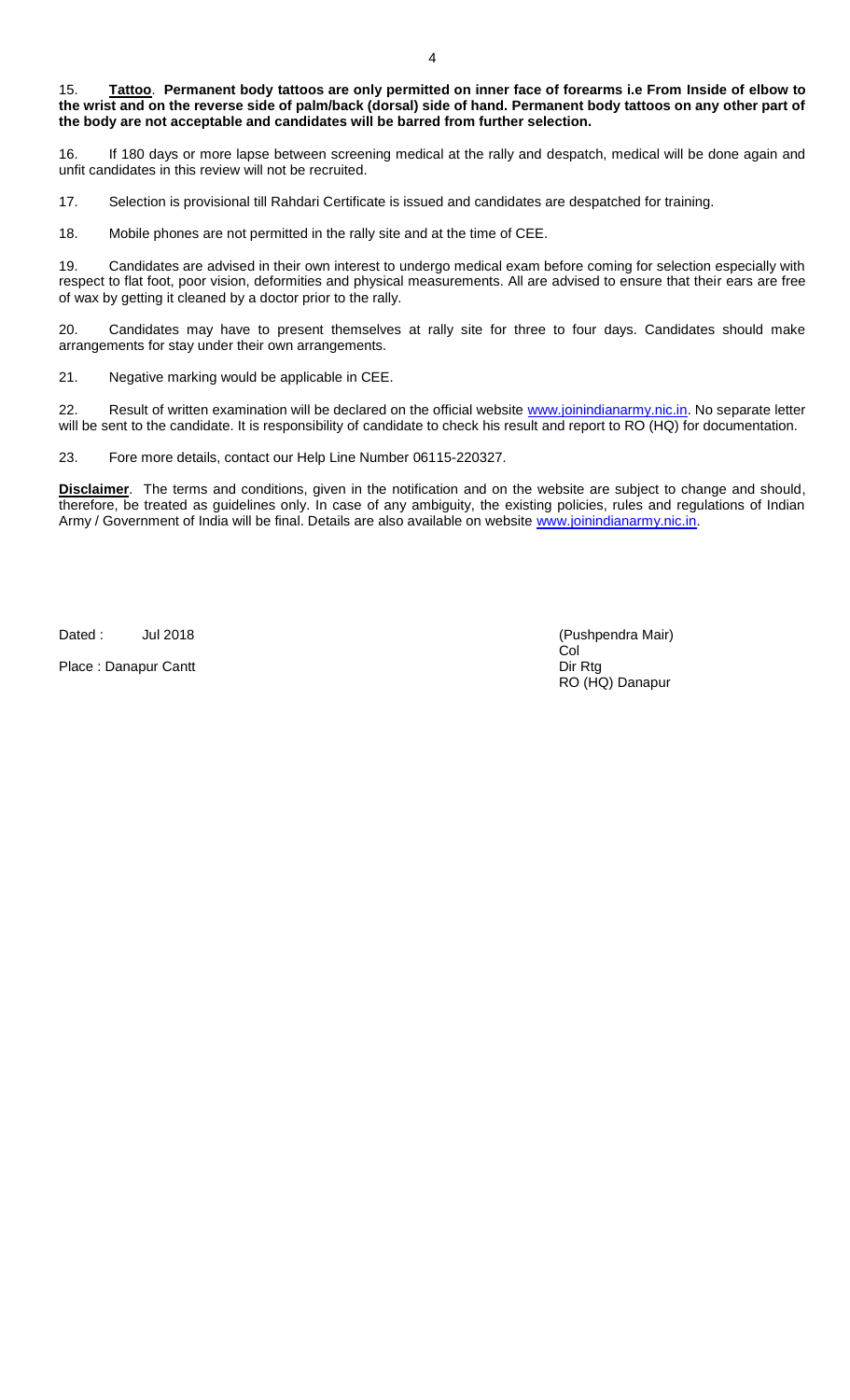#### **Appendix**

#### **AFFIDAVIT (FOR RUPEES TEN ONLY)**

| 1. | in my respect :- | I, Name ________________________________Son of<br>while applying for enrolment in Army solemnly affirm & state the following | Passport size<br>photo of<br>candidate<br>3.5 x 4.5 cm           |                                                                                                                                                                                               |  |  |  |  |  |  |
|----|------------------|------------------------------------------------------------------------------------------------------------------------------|------------------------------------------------------------------|-----------------------------------------------------------------------------------------------------------------------------------------------------------------------------------------------|--|--|--|--|--|--|
|    | (a)              |                                                                                                                              | I belong to the following Caste/Religion                         |                                                                                                                                                                                               |  |  |  |  |  |  |
|    |                  |                                                                                                                              |                                                                  |                                                                                                                                                                                               |  |  |  |  |  |  |
|    | (b)              |                                                                                                                              | May AADHAR Card No is <b>Name Assessment Contract Card No is</b> |                                                                                                                                                                                               |  |  |  |  |  |  |
|    | (c)              | My Residential Address is as under :-                                                                                        |                                                                  |                                                                                                                                                                                               |  |  |  |  |  |  |
|    |                  | Permanent Address (Address as per Nativity/Permanent Resident<br>(i)<br>Certificate).                                        |                                                                  |                                                                                                                                                                                               |  |  |  |  |  |  |
|    |                  |                                                                                                                              |                                                                  | Father's Name _________________________House No ________________________________                                                                                                              |  |  |  |  |  |  |
|    |                  |                                                                                                                              |                                                                  |                                                                                                                                                                                               |  |  |  |  |  |  |
|    |                  |                                                                                                                              |                                                                  |                                                                                                                                                                                               |  |  |  |  |  |  |
|    |                  |                                                                                                                              |                                                                  | District <b>No. 2. Excession State</b> State <b>State State State State State State State State State State State State State State State State State State State State State State State</b> |  |  |  |  |  |  |
|    |                  |                                                                                                                              |                                                                  |                                                                                                                                                                                               |  |  |  |  |  |  |
|    |                  | (ii)                                                                                                                         | <b>Postal Address.</b>                                           |                                                                                                                                                                                               |  |  |  |  |  |  |
|    |                  |                                                                                                                              |                                                                  |                                                                                                                                                                                               |  |  |  |  |  |  |
|    |                  |                                                                                                                              |                                                                  |                                                                                                                                                                                               |  |  |  |  |  |  |
|    |                  |                                                                                                                              |                                                                  |                                                                                                                                                                                               |  |  |  |  |  |  |
|    |                  |                                                                                                                              |                                                                  |                                                                                                                                                                                               |  |  |  |  |  |  |
|    |                  |                                                                                                                              |                                                                  |                                                                                                                                                                                               |  |  |  |  |  |  |
|    | (d)              |                                                                                                                              |                                                                  |                                                                                                                                                                                               |  |  |  |  |  |  |
|    | (e)              | I hereby certify that I am not involved in any civil criminal case.                                                          |                                                                  |                                                                                                                                                                                               |  |  |  |  |  |  |
|    |                  | <u>OR</u>                                                                                                                    |                                                                  |                                                                                                                                                                                               |  |  |  |  |  |  |
|    |                  | Following court case/FIR are pending against me:-                                                                            |                                                                  |                                                                                                                                                                                               |  |  |  |  |  |  |
|    |                  | (i)                                                                                                                          | <u> 1980 - Jan James James Barnett, fransk politik (d. 1980)</u> |                                                                                                                                                                                               |  |  |  |  |  |  |
|    |                  | (ii)                                                                                                                         | <u> 1980 - Johann Barn, mars an t-Amerikaansk politiker (</u>    |                                                                                                                                                                                               |  |  |  |  |  |  |
|    | (f)              |                                                                                                                              | Army Rect Rally. (If applicable)                                 | <b>Consent Cert</b> . I am below 18 yrs and my parents give their consent for attending the<br>Signature of Father _________                                                                  |  |  |  |  |  |  |

2. I give an undertaking that all document s submitted by me are correct. All documents issued by Govt organisation/offices have been signed by authorised designated and govt officials. If any document at any stage is found fake, I am aware that I will be dismissed from service and FIR will be lodged against me.

3. I further certify that during the course of various test/exams, if I incur any disability/illness/injury, I or my parent or my relatives will not be eligible for any compensation whatsoever from Indian Army and Govt of India. I undertake to take all tests at my own personal risks. I also certify that I am not suffering from Night Blindness/Fits.